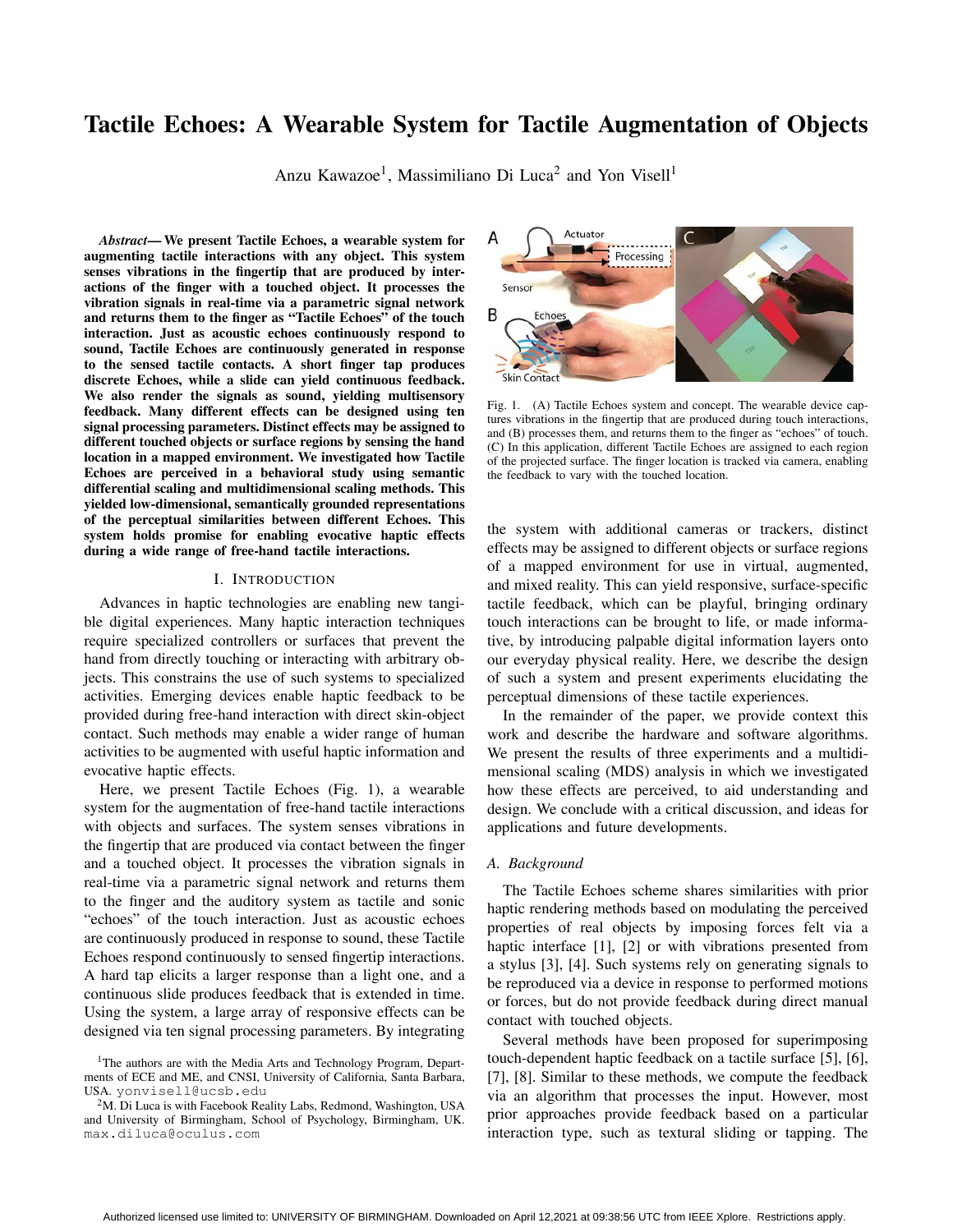Tactile Echoes system uses the in-vivo tactile signals produced during the interaction. For this reason, feedback can be provided in response to any interaction, such as tapping, sliding, or scratching with a finger.

Recently, several groups, including our own, have explored wearable electronic systems for capturing, amplifying, and reproducing natural tactile signals via skin-worn sensors and actuators [9], [10], [11], [12]. These devices can provide evocative experiences by amplifying and reproducing tactile signals on the same limb or another part of the body, or via a tool, as in the "tactile magnification" system of Yao and Hayward [13]. Such approaches can also be compared to auditory effects like the parchment skin illusion [14]. In these approaches, the feedback is determined by the tactile interaction, but cannot readily be designed to programmed to depend on the surface being touched or the state of a digital application. Other approaches to haptic virtual reality have used electronic gloves or exoskeletons [15], [16], [17], finger mounted haptic devices [18], [19], [20], [21], [22], or grasped controls [23]. Such systems have rarely integrated feedback from both real and virtual objects during free-hand interactions.

Many methods have been used to investigate the perception of rendered haptic feedback or effects [24], [25], [26]. In the Tactile Echoes system, the feedback is not designed to correspond to natural sensations. We investigated how this feedback is perceived in behavioral experiments using a multidimensional scaling procedure based on user-supplied semantic labels and ratings. MDS methods have been previously used to assess the perception of natural haptic materials [27], [28], [29] and mechanisms [30], and have also been used to characterize the perception of synthetic haptic effects [31], [32].

## II. SYSTEM DESIGN

The Tactile Echoes system is based on the idea of capturing and processing natural tactile signals in the finger. The system senses vibrations in the fingertip when they are produced by interactions of the hand with a touched object. It processes the sensed vibrations in real-time via a parametric signal network running on a computer processor, and returns them to the finger (Fig. 2). Signals are returned continuously to the finger, so that the experience augments natural tactile sensations with artificial feedback.

The wearable system is mounted on a custom rubber bracket. Touch-elicited vibrations are captured by a fingernail-worn piezoelectric sensor. The signals are amplified (Puremini and Pure XLR, K&K Sound) and converted by audio hardware (Model 624, Mark of the Unicorn), so to be processed by the computer. Actuator signals are amplified (LP-2020A, Parts Express inc.) and transmitted to voicecoil actuator (Haptuator Mark II, Tactile Labs Inc.). The processing is optionally modified based on the proximity of the finger to different objects in the surroundings. The tracking does not need to be contact-synchronized, because the required change acts by switching the algorithm that is used to process the contact data.



Sensor Input→Pre-Amplification→Processing→ Amplifier → Actuator



Fig. 2. A: System Diagram: A piezoelectric sensor worn on the finger captures vibrations in the fingertip. The vibrations are amplified and concurrently processed by a computer. A signal processing network parametrically modifies the signals, which are amplified and returned to the finger via an inertial voice-coil actuator. B: The tactile echoes are generated from the input via a fixed parametric signal network. It includes delay, nonlinear feedback limiting, and filtering. This architecture is sufficient to produce a wide variety of parametrized audio effects.

### *A. Tactile Echoes Algorithm*

The vibration signals captured from the finger are processed in software to yield a variety of parametricallycontrolled effects. In an early prototype of this system, we used a guitar multi-effects box to explore many alternatives. Subsequently, we implemented a multi-purpose signal processing network (B), inspired by digital audio effects processing. The same algorithm is used to generate a variety of Tactile Echoes. The processing network comprises a feedback delay with nested modulation, resonant multimode filter, and nonlinear limiting. Ten parameters control the processing: an overall gain, feedback gain, delay time, filter frequency, type, and resonance, delay time modulation frequency and depth, and amplitude modulation frequency and depth. The feedback delay is of variable length. Through experimentation, we found that delay times between 10 and 500 ms yielded the most interesting effects. A fixed feedforward delay is also present, due to system latency. We measured this delay to be 20 ms with the system settings used in the experiments below. Rather than trying to minimize this delay, we found that ensuring at least 30 ms elapsed between the touch interaction and the feedback created much stronger perceptual effects. We conjecture that this is due to tactile masking. We intend to explore this phenomenon in future work.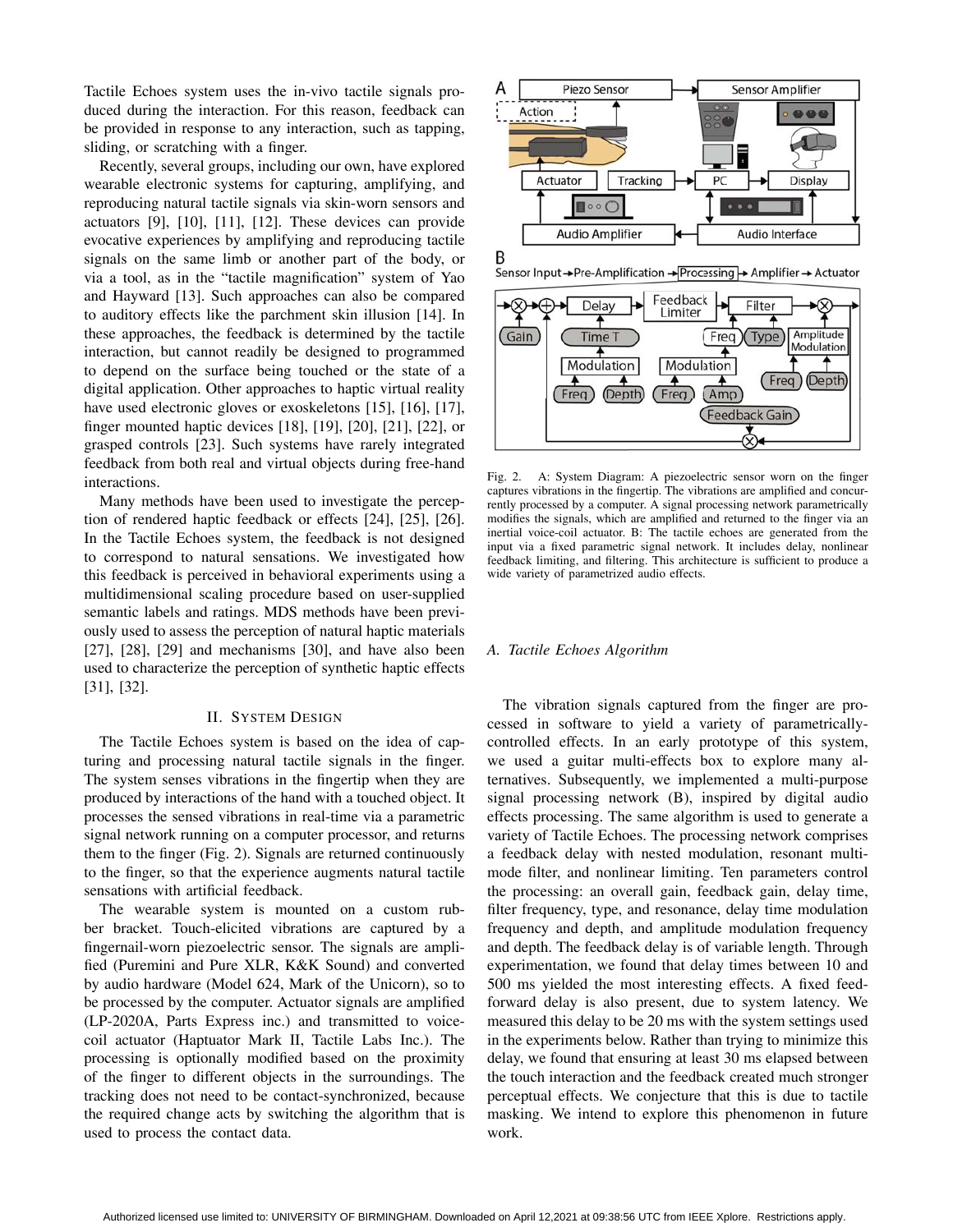

Fig. 3. Waveforms produced by 35 designed Tactile Echoes. The displayed waveforms (in blue) are the signals produced by different Echoes in response to a single, pre-recorded touch input (shown in orange). These Echoes each comprise one stimulus used in the perception experiments (Sec. III). Each Echo is specified via values of ten processing parameters. Different output waveforms are produced by each Echo in response to different touch inputs.

## *B. Design and Characterization of Tactile Echoes*

We crafted a set of 35 stimuli (Fig. 3A), by combining the values of ten parameters. When reproduced via the wearable device, Tactile Echoes yield mechanical stimuli that propagate in the skin as viscoelastic waves [33]. From physics, the amplitude of such a wave is expected to decay exponentially in the skin as the distance *d* from the actuator increases. For a vibration component of frequency  $f$ , such an amplitude decay decay is given by

$$
A(d) \sim \exp(-\alpha df), \tag{1}
$$

where  $\alpha$  a damping coefficient. We confirmed this by measuring skin vibration responses to Tactile Echo waveforms using a non-contact Laser Doppler Vibrometer LDV (Polytec PDV 100, Irvine, CA). The vibrometer measured the velocity in the normal direction to the skin at the actuator and four locations on the volar surface of the finger (Fig. 3B). The measurements confirmed that the Echo yielded a wave that propagated throughout the finger. The vibration waveform at remote locations was similar to the actuator signal. Propagation imparted frequency-dependent phase lag, and frequencyand distance-dependent attenuation, as expected from wave mechanics.

### III. PERCEPTION

The goal of the experiments was to determine how the Tactile Echoes were perceived and to identify a perceptual space that adequately described the perceptual similarity of different Tactile Echoes. Because these stimuli are different from natural tactile signals, we designed the experiment so that the results would emerge from participant responses, and not just reflect our expectations. Our study is based on semantic labeling, sorting, and rating tasks, a multidimensional

scaling (MDS) procedure, and a regression comparing the semantic ratings with the MDS analysis.

## *A. Apparatus, Stimuli, and Participants (All Experiments)*

All experiments used the Tactile Echoes system, with the device worn on the participant's dominant hand. In two conditions, haptic or multisensory, participants felt the Tactile Echoes with or without sound. Tactile and sound feedback were produced via the same waveform. All experiments incorporated both conditions, haptic and multisensory. Every participant completed both, in a random ordering. Participants wore noise-cancelling headphones. A curtain obstructed the view of the hand. A plastic-coated plywood sheet comprised the touch surface. Each type of echo stimulation was presented individually, one per trial, in random order and only once. During each trial, participants repeatedly tapped the surface at a rate of 0.67 Hz (based on a visual metronome) while maintaining a tapping force between 1 and 1.5 N. Before the experiment, participants briefly practiced the procedure. Participants gave their written informed consent for the experiment, which was conducted according to the protocol approved by the UCSB ethical committee. Participants were compensated \$10 per hour.

#### *B. Experiments 1, 2: Semantic Labeling*

In a first experiment, participants provided descriptive labels for the stimuli. Five native English speakers participated (ages 20 to 27, 3 male, 2 female). On each of the 35 trials, participants provided as many verbs and adjectives as they could that described how the stimuli felt. Participants could experience each stimulus for as long as they preferred while they responded. This experiment lasted about 40 minutes in total. In a second experiment, a new set of seven native English speakers (ages 20 to 29, 4 male, 3 female) voted on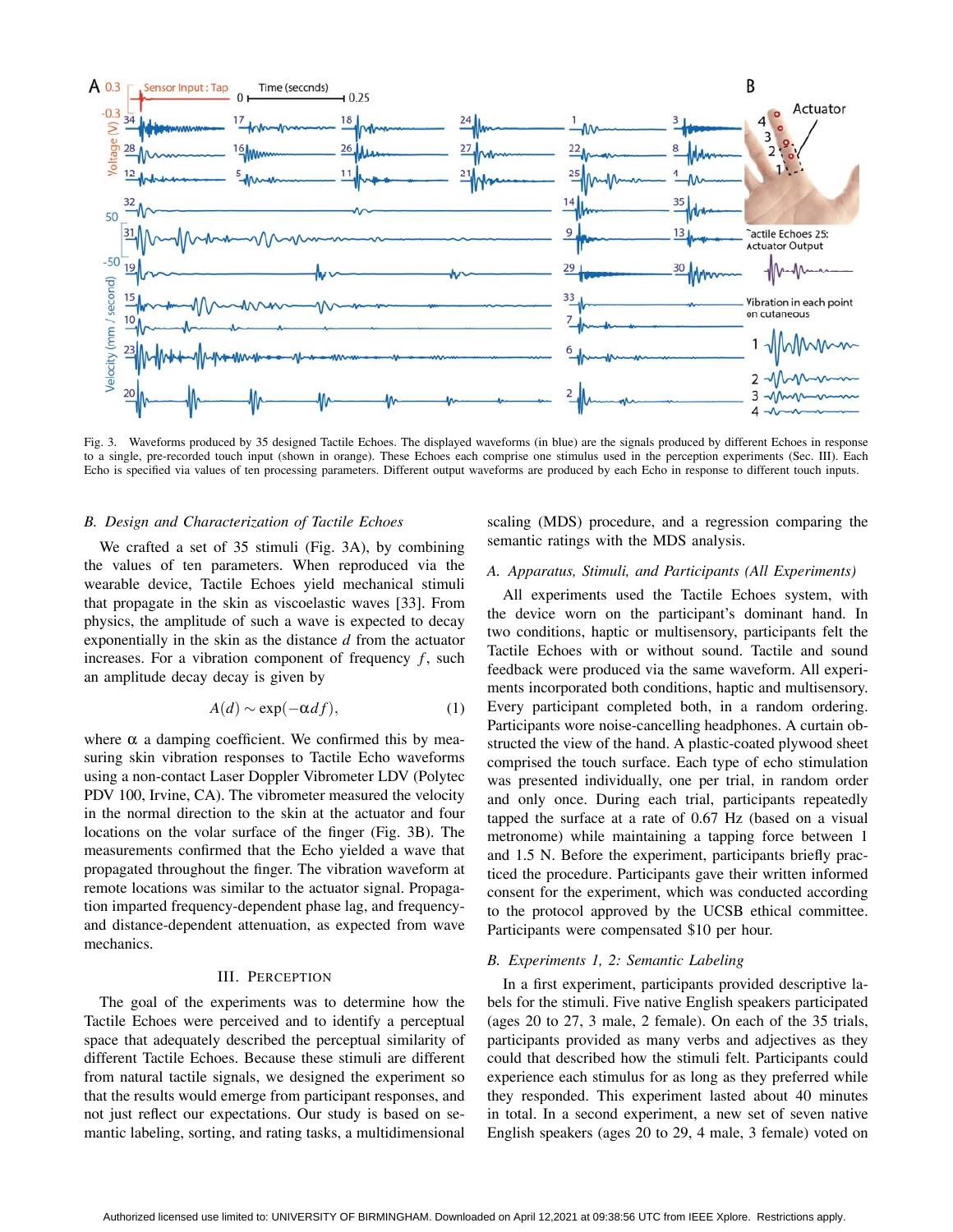the words that best described each stimulus. We aggregated all of the words from the first experiment, after merging similar words using dictionary definitions and thesaurus associations. During each trial, participants were presented with one stimulus and a master list, in randomized order, of words collected for any stimulus in the first experiment. For each stimulus, participants selected any and as many words from the entire list that described what they felt. Participants could experience each stimulus for as long as they preferred while they responded. This experiment lasted about 30 minutes in total.

## *C. Experiment 3: Semantic Scaling and MDS Analysis*

In a third experiment, a new set of participants rated each of the stimuli on a set of twelve semantic differential scales derived from the semantic labeling experiments. Fifteen new individuals (ages 20 - 50 years old, 10 male, 5 female) participated. During each trial, participants rated one of the stimuli on 12 semantic differential continua. Responses were entered via computer. We used continua rather than Likert scales to avoid introducing quantization errors. The semantic differential labels were chosen as the eleven most voted labels in Experiment 2. One further label ("real") was added by the experimenters, but yielded ambiguous results. Each of the 12 scales consisted of the label at the left extreme of the visual analog scale, and "not (label)" at the opposite side. Participants could experience each stimulus for as long as they preferred while they responded. The duration was1 hour, including a ten minute break.

#### *D. Data Analysis*

The data from experiment 1 consisted of word sets that were aggregated to form the word list for voting in experiment 2. The word lists and votes were not further analyzed. The experiment 3 data consisted of semantic differential scale ratings of each of the 35 stimuli in each condition (haptic, multisensory) by each participant. We analyzed the haptic and multisensory stimuli separately.

To assess the number of independent perceptual dimensions needed to describe the responses, and to derive a space that could parametrize how the Tactile Echoes are perceived, we used the classical Multidimensional Scaling (MDS) algorithm. MDS minimized the mean residual error,



Fig. 4. Scree plot showing the residual errors between the dissimilarity matrix and the MDS solutions as the number of dimensions increased.

called the "strain", between Euclidean distances (dissimilarities) among the original response vectors from the scaling experiment and the the distances between their images in a lower-dimensional embedding space. We computed MDS embeddings of dimension 1 to 6, and computed the strain residuals for each. We selected embedding dimensionalities  $(M = 2, 3)$  based on the knee in the plot of strain residual vs. dimension (scree plot, Fig. 4), see discussion below. We computed the corresponding MDS embeddings for each value of the dimension, yielding four spaces in total: one for each condition and one for each dimension value. We computed mean response ratings for each stimulus, and mapped each such value to one point in each MDS space. We assessed the quality of the embeddings via Shephard diagrams – scatterplots of the dissimilarities vs. distances for each stimulus – and calculated  $R^2$  values for each.

To further interpret the MDS mappings, and assess their quality, we used the entire dataset to fit the response data for each semantic differential scale as a function of the embedding coordinates. This yielded a line through the origin in the respective embedding space. We computed the  $R^2$ values for each fit in order to assess the regression quality for each scale. This allowed us to identify the semantic scales that were best predicted by the MDS coordinates, as those with the highest  $R^2$  values. We identified *M* orthogonal scales with high  $R^2$  values (where  $M = 2,3$  is the embedding dimension) in order to interpret the MDS spaces in terms of participant-provided responses.

## IV. RESULTS

The results of Experiment 1 consisted of word sets that were aggregated to form a word list for voting in Experiment 2, which determined the semantic scales used in Experiment 3. The word lists are omitted for brevity.<sup>1</sup> The four MDS analyses yielded a monotonically decreasing stress residual as dimensionality increased (Fig. 4), as expected. The stress declined most as the dimension increased to 2 and from 2 to 3. Thus, we focused our analysis on MDS spaces of dimension 2 and 3.

As expected, for each stimulus, we computed the mean value of the rating across all presentations and mapped the resulting vector to the corresponding MDS space positions (Fig 5). The stimuli are widely distributed in all four spaces. Comparing the mean stimulus positions in the haptic and multisensory conditions, some Tactile Echoes that are proximal in the haptic condition remained so when audio was added (examples in the 2D plot include 19 vs. 20, 29 vs. 9, 2 vs. 22, 29 vs. 9). Others that were proximal in the haptic condition were farther apart in the multisensory condition (examples in the 2D plot include 10 vs. 34, 8 vs. 3, 2 vs. 25, 4 vs. 19). This is consistent with the informal report by participants that some Tactile Echoes features were more prominent acoustically than haptically. The regression analysis yielded a line embedding each semantic scale in

<sup>1</sup>The word lists and related results are summarized at this website: http://spectrum2.mat.ucsb.edu/anzukawazoe/conf/ WHC2019.html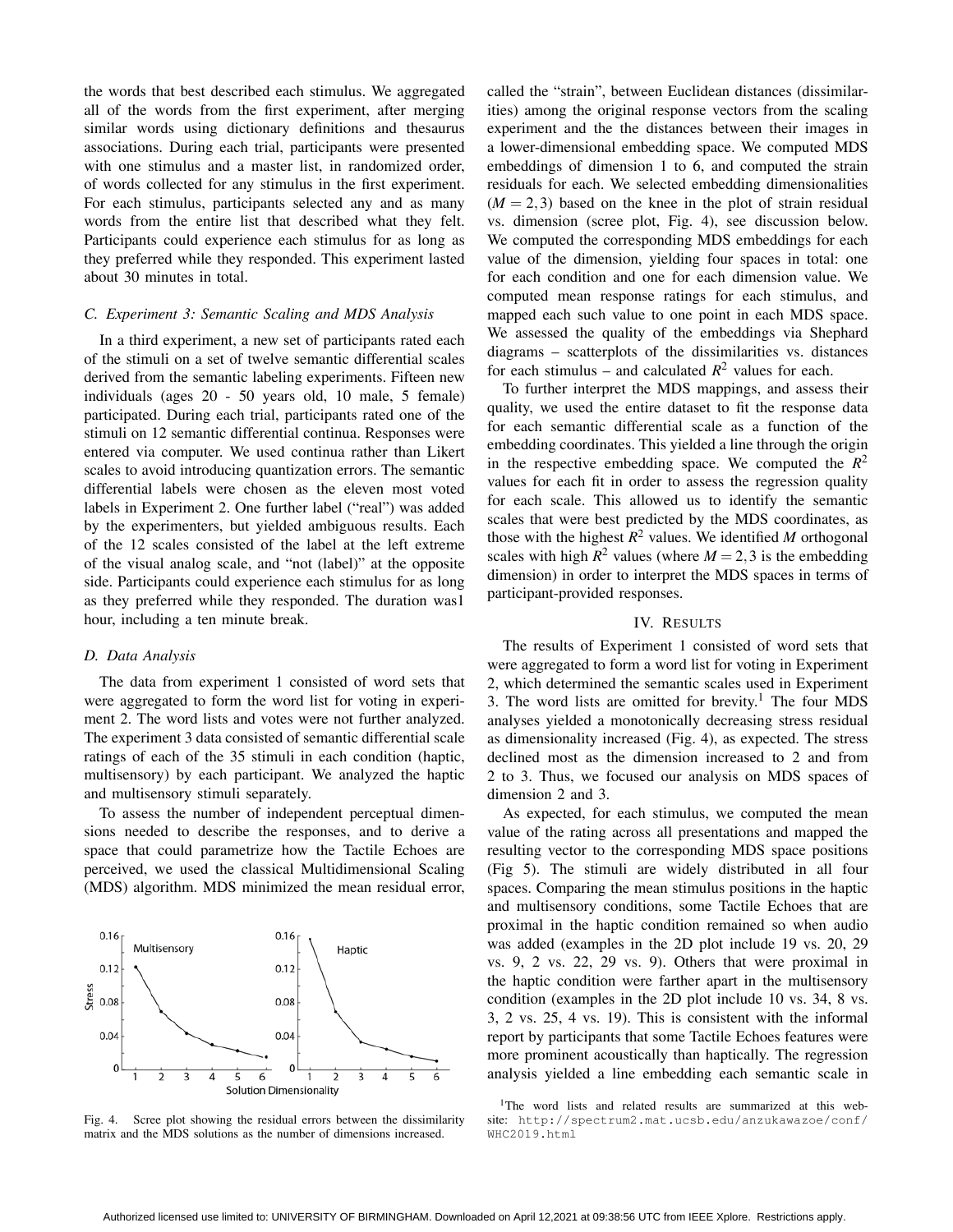

Fig. 5. The MDS analysis yielded embeddings of the Tactile Echoes stimuli in low dimensional spaces. The MDS embedding is computed so that stimuli that are embedded near to each other received similar ratings in the semantic differential scaling experiment. For each condition, we computed MDS spaces in two dimensions (A: Multisensory, B: Haptic) and three dimensions (C: Multisensory, D: Haptic). The Shephard plots (inset figures) show that the embedding quality increased for 3 vs 2 dimensions. The lines represent regression axes from MDS space to the semantic differential scale values, from 0 (hollow symbol) to 1 (filled symbol). The line length for each axis is proportional to the  $R^2$  value of the regression, with longest lines denoting highest  $R^2$  values.

each MDS space (Fig 5). In the figure, line length is proportional to the  $R^2$  values for the respective regression. These values ranged from 0.5 to 0.9. Several of the scales were nearly parallel, and for a subset, such as wobbly and echoing, this was true in all MDS dimensions and conditions. This suggests that these scales were interpreted redundantly by participants. Others, including "hollow" , remained more orthogonal to other dimensions in all MDS cases, suggesting these ratings reflected complementary perceptual ratings to the others. While there is no objective threshold for what constitutes a meaningful relationship, other analyses have concluded that scales with  $R^2$  values greater than about 0.7 reflect "substantial" relationships [30], [27], [28]. In all four analyses, deep, buzzing, rubbery, rumble, and wobbly yielded  $R^2$  values greater than 0.7. It is often desired in such analyses to identify subsets of the scales of the same dimension as the space itself with high  $R^2$  values. Such subsets can be used to interpret the MDS embedding for different stimuli. Suitable pairs in the 2D analyses include deep-wobbly in both the haptic and multisensory conditions, and rumble-wobbly or rubbery-rumble (among other possibilities) in the haptic condition. In the 3D MDS analysis, one can point to triplets such as wobbly-rumble-buzzing in the haptic condition, or to rubbery-buzzing-wobbly in the multisensory condition.

#### V. CONCLUSION AND DISCUSSION

This paper introduced Tactile Echoes, a wearable system for augmenting free-hand tactile interactions with augmented surfaces. This system enables haptic feedback to be integrated into a variety of manual activities, without the need for a handheld controller or instrumented surface. We feel that this system provides an interesting alternative for tactile augmented reality. Such augmentations might be compared with the effects provided by emerging wearable displays for visual and auditory augmented and mixed reality. The Tactile Echoes system can provide responsive, programmable feedback to a wide variety of manual interactions.

To explore the design and perception of the experiences it can create, we conducted a series of perception experiments. Participants rated what they felt using descriptors that were provided by participants. This culminated in an MDS analysis that suggested that the perceptual space of the designed stimuli can be approximated as 2 or 3 dimensional, and further suggested that this space could be associated with descriptors including wobbly or rumble, which evoke the idea of a dynamic touch interaction, or with terms like rubbery, that evoke a change in material properties.

While promising, there are several aspects of the system design and study that should be viewed critically. First, while the Tactile Echoes system produces novel effects,